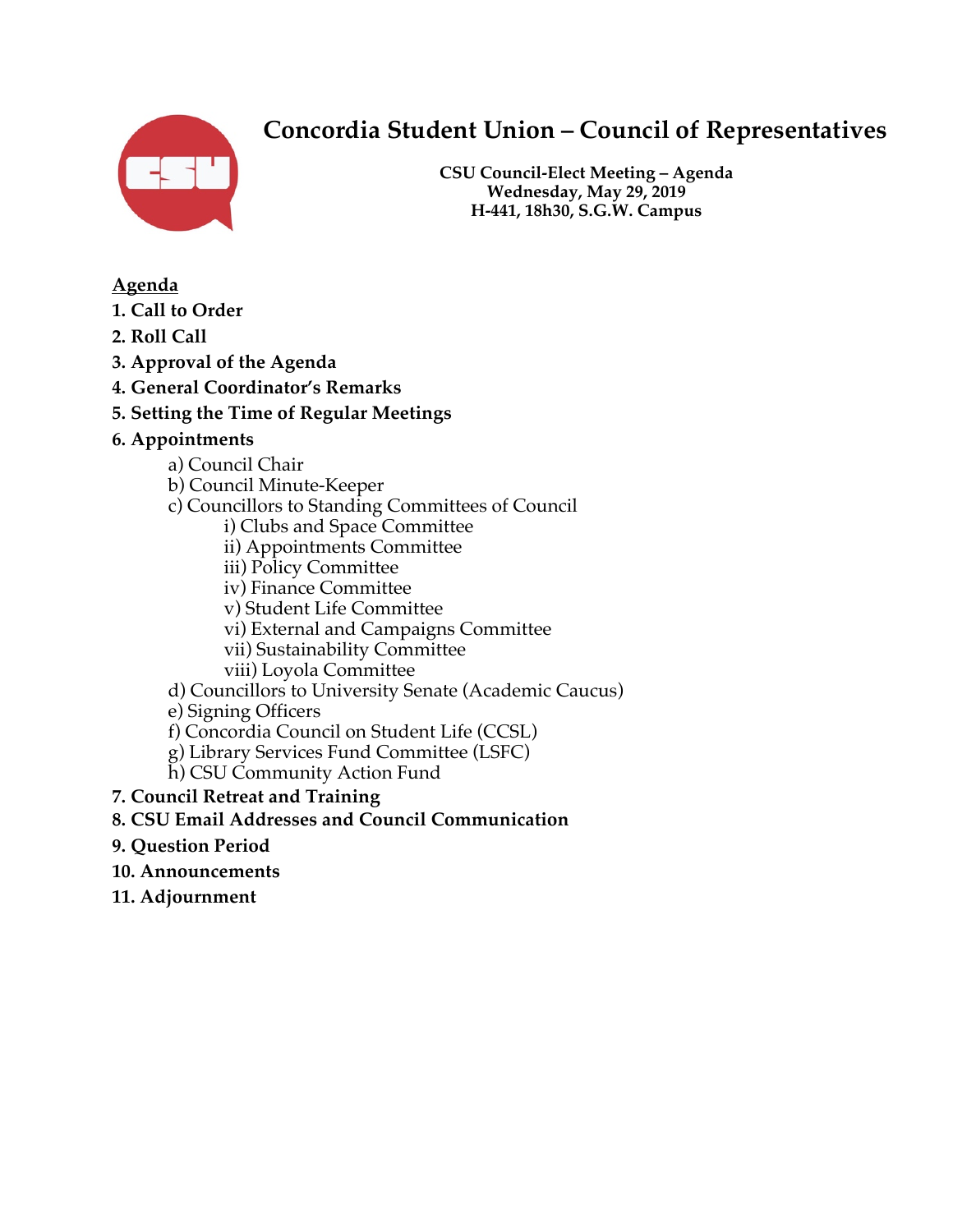## **1. CALL TO ORDER**

Meeting is called to order at **1840h**.

**Chairperson:** I'd like to welcome all the new councillors. It's really great to see more people getting involved. There might be a little bit of rehashing of some of Robert's Rules. Any questions?

**Jarrad Haas:** Will we be given two-minute speaker turns?

**Chairperson:** Yes. For the people here for interviews, we'll start in about 10 minutes after a few points we need to discuss. All councillors have three absences before they're deemed resigned from council. If ever you have to miss one, you can request an excusal.

#### **2. ROLL CALL**

**Council Chairperson:** Caitlin Robinson **Council Minute Keeper:** -

**Executives present for the meeting were**: Patrick Quinn (Academic & Advocacy Coordinator), Isaiah Joyner (External & Mobilization Coordinator), Désirée Blizzard (Finance Coordinator), Christopher Kalafatidis (General Coordinator), Marin Algattus (Internal Affairs Coordinator), Celeste-Melize Ferrus (Loyola Coordinator), Eduardo Malorni (Student Life Coordinator).

**Councilors present for the meeting were:** Hannah Jamet-Lange (Arts & Science), Ahmadou Sakho (Arts & Science), Elias Huckel-Fidalgo (Arts & Science), Maha Siddiqui (Arts & Science), Victoria Pesce (John Molson School of Business), James Hanna (Gina Cody School of Engineering & Computer Science), Salman Fahim Syed (Gina Cody School of Engineering & Computer Science), Naomi Barney Purdie (Arts & Science), Jarrad Haas (Fine Arts), Nicholas Hamel (Arts & Science), Leigh Kusaj (Arts & Science), Amman Houara (Arts & Science)

**Executives absent for the meeting were:** Selena Mezher (Sustainability Coordinator) **Councilors absent for the meeting were:** Christiane Sakr (Arts & Science), Elizabeth Tasong (Arts & Science), Esther Morand (Arts & Science), Arad Andrew Banis (John Molson School of Business), Lindsay Surerus (Arts & Science)

#### **Jarrad Haas** moves to excuse **Selena Mezher**, **Esther Morand, Christiane Sakr**, **Lindsay Surerus** and **Elizabeth Tasong**. Seconded by **James Hanna**.

**James Hanna** moves to excuse those who missed training. Seconded by **Jarrad Haas**.

## **3. APPROVAL OF THE AGENDA**

**Jarrad Haas** moves to approve the agenda. Seconded by **Elias Huckel-Fidalgo**.

#### **4. GENERAL COORDINATOR'S REMARKS**

**Chris Kalafatidis:** Welcome to the CSU. We are an open-minded team with many different views and opinions. We will not always agree but will make sure we reach a compromise. We hope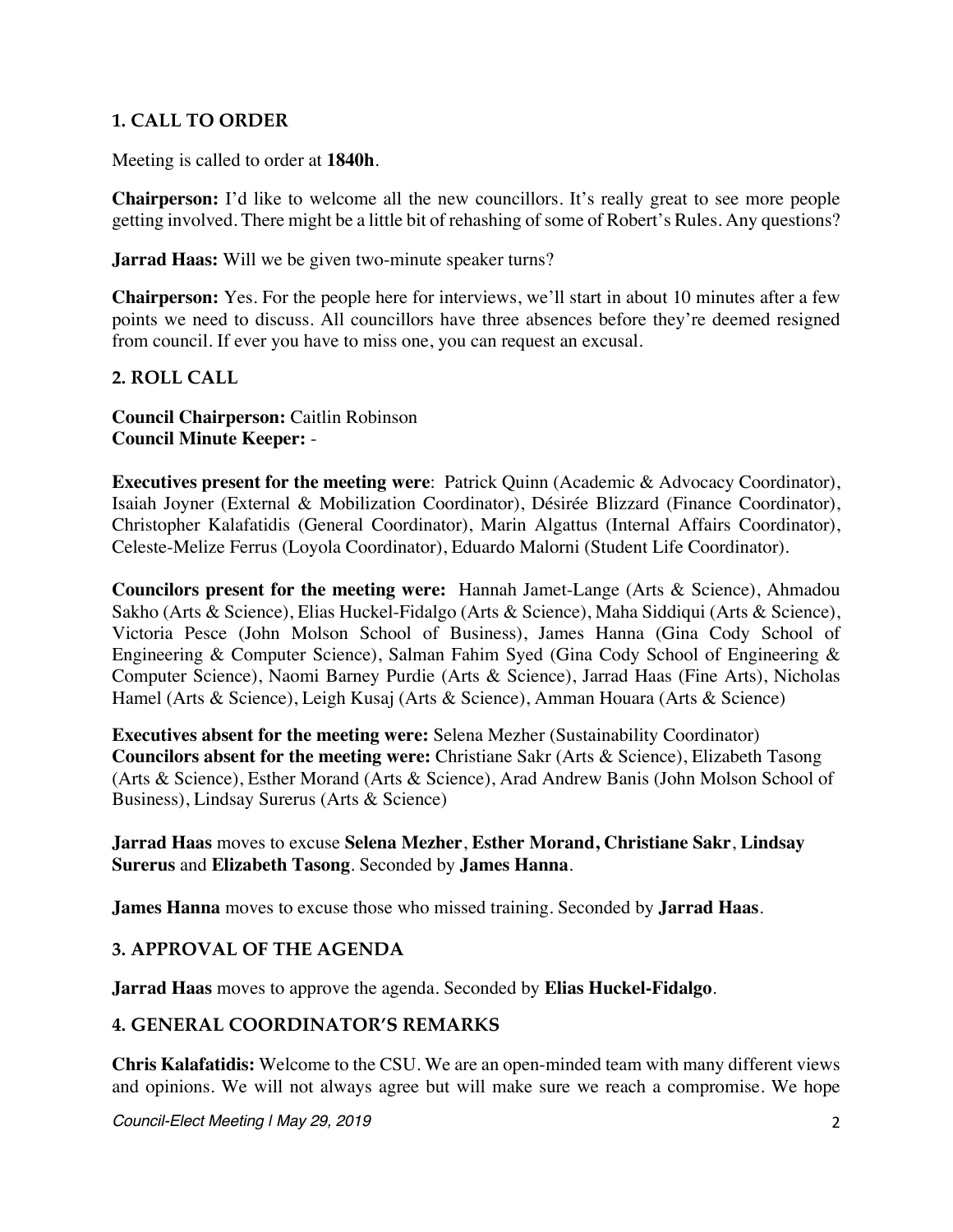council feels similarly where we may disagree but do so kindly. We are here for you to resolve issues. We care. Let's have a great year of CSU.

## **5. Setting the Time of Regular Meetings**

**Jarrad Haas**: I'm going to suggest ending at 2300h because that's when the last shuttle to Loyola leaves.

**Chairperson** references By-Law 6.6.1 "Regular meetings of the Council of Representatives shall be held on the second Wednesday of every month, except September where the meeting will take place on the third Wednesday. There shall be no regular meeting during the months of July and August and two regular meetings during the months of October, November and January where the second meeting will be held on the fourth Wednesday of those months."

**Chairperson:** It's up to council to determine the ending times for meetings. Last year, they decided to end meetings at 2330h.

**James Hanna:** Council does not sit for two months in summer. Last year, Council didn't get a lot of updates from the executives. By September, everything was organised and Council wasn't aware. I suggest special meetings for July and August for executive updates.

**Isaiah Joyner:** I would suggest meetings start at 2030h. Most classes end by 2015h and everyone will be able to attend. We can also book classrooms in advance.

**James Hanna:** We had council end at 2330h. Every meeting, we had returning business. If we push it to 2000h, we will end late. In that case, 2030hpm will be too late a starting time.

**James Hanna** moves to set all the dates according to by-laws, beginning at 1830h and ending at 2300h, and two special meetings in July and august.

**Chairperson:** You will need three councillors or the GC to call special council meetings.

**Jarrad Haas:** This is a lot in one motion. We could split it up and vote on them separately. I feel like these are separate conversations.

**Chairperson:** I suggest deciding on times now and settling SCMs later.

Chairperson presents the motion on the table.

**BE IT RESOLVED** to set all the dates according to the by-laws, with meetings beginning at 1830h and ending at 2300h.

**BE IT FURTHER RESOLVED THAT** council mandates the General Coordinator to call Special Council Meetings in July and August.

**James Hanna:** I think it's a good idea. If people live near Loyola, they'd need to be able to catch the bus.

**Amman Houara:** I don't quite understand. There is no predetermined reason to have two extra special meetings if we don't yet know if we need them.

*Council-Elect Meeting | May 29, 2019* 3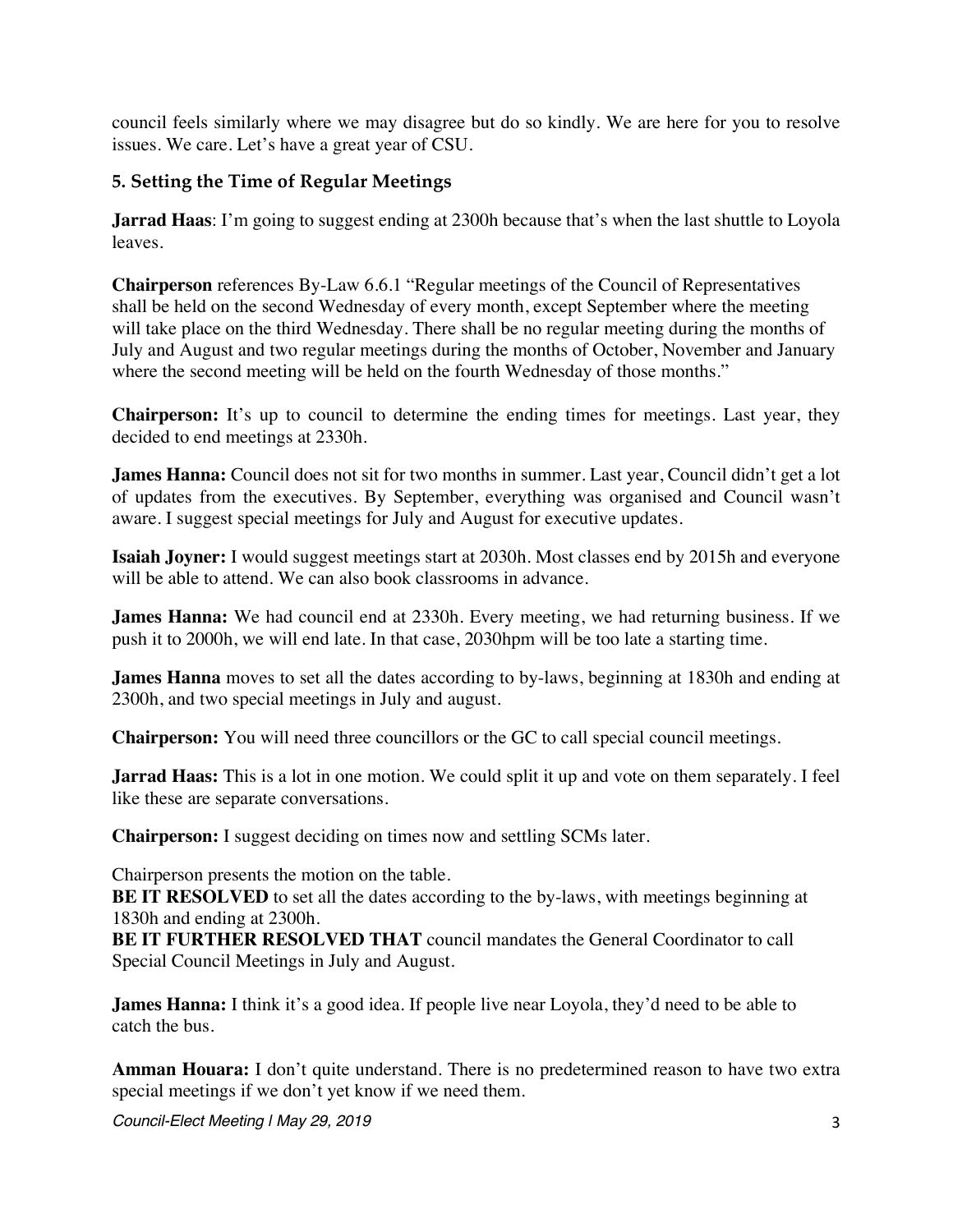**Hannah Jamet-Lange:** I see the point in having an actual meeting in the summer. But having written reports would be a good idea instead of a meeting because councillors are likely to miss it.

**James Hanna**: At least for last year, a lot of organisation happens during the summer behind the veil and we didn't know about them. In-person updates would be useful instead of written reports.

**Chris Kalafatidis**: I think it's important for executives to be in communication with its Board of Directors, which is you. I support the idea for summer meetings.

**Victoria Pesce:** Could we add to that motion that reports would be sent at the end of the month in case we don't have Special Council Meetings?

**Chairperson:** I would encourage making that motion after this one.

**Patrick Quinn**: Having monthly reports is a good idea.

#### **VOTE**

For: 11 Opposed: 0 Abstentions: 0 *Motion carries.*

**Victoria Pesce** presents the following motion. Seconded by **Salman Fahim Syed**.

*BE IT RESOLVED THAT* that if meetings do not meet quorum that monthly reports will be sent during the months of July and august

**Victoria Pesce:** During the summer, a lot of us are busy, so it would be good to still get an update.

#### **VOTE**

For: 11 Opposed: 0 Abstentions: 0 *Motion carries.*

**Isaiah Joyner:** Could we have it start at 1930h? Between 1830h and 2030h?

**Chairperson:** Someone from prevailing side would have to make that motion.

**James Hanna:** If you miss 90 minutes, you wouldn't be counted as absent.

**Jarrad Haas:** Today, the meeting started after 1830h. If the meeting were to be at 1930h, really it would only start at 1945h.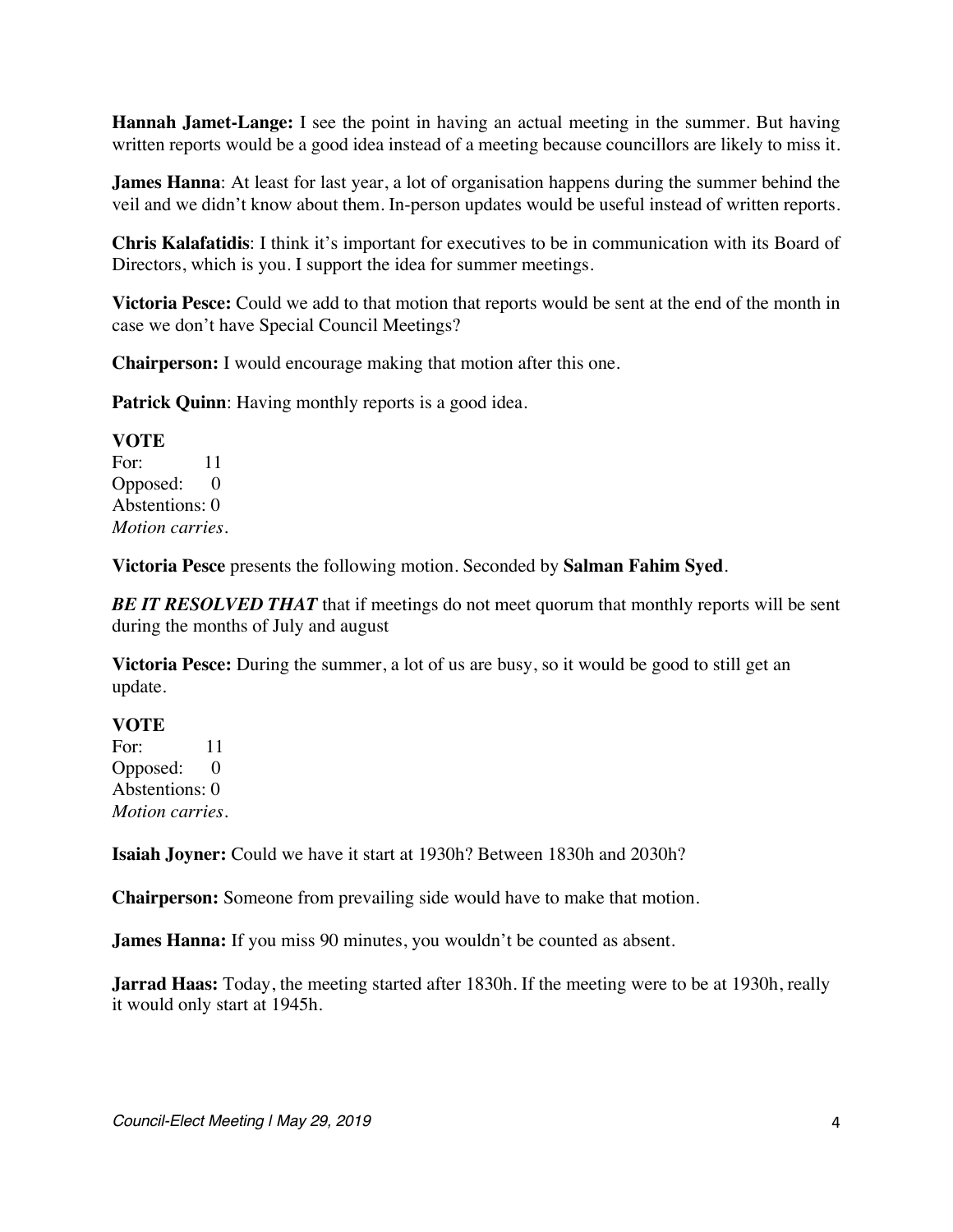#### **6. APPOINTMENTS**

**Patrick Quinn** moves to appoint **Chris Kalafatidis** as temporary chair. Seconded by **Jarrad Haas**.

#### *Motion carries.*

**Patrick Quinn** moves to go into closed session. Seconded by **Amman Houara**.

**VOTE** For: 11 Oppositions: 0 Abstentions: 0

*Motion carries.*

Council moves into Closed Sessions. Council moves out of Closed Sessions.

**James Hanna** moves to ratify minutes from closed sessions. Seconded by **Jarrad Haas**.

#### **a) Council Chair**

**James Hanna** moves to approve the following questions. Seconded by **Elias Huckel-Fidalgo**.

- 1. Why did you choose to apply for this position?
- 2. Do you have any experience chairing or facilitating?
- 3. Are you familiar with Robert's Rule of Order? If so, can you tell us when and in what circumstances you last used it?
- 4. Are you familiar with the Concordia Student Union's Bylaws, Standing Regulations, and the Position Book? Are there any parts that you disagree with?
- 5. Do you have experience with conflict resolution? What would be your approach to resolving a conflict during a council meeting?
- 6. What is a conflict of interest? Can you give us an example?
- 7. Are you involved in any way within the Concordia Community? (Clubs, Student Associations, Fee-Levy groups, etc.)
- 8. Question on availability for Wednesday at 6:30 PM.
- 9. Do you know anyone in this room?

With a five-minute additional question period.

#### **VOTE**

For: 12 Oppositions: 0 *Motion carries.* 

#### **Jarrad Haas** moves to mandate **Chris Kalafatidis** to ask the questions. Seconded by **Maha Siddiqui**.

*Council-Elect Meeting | May 29, 2019* 5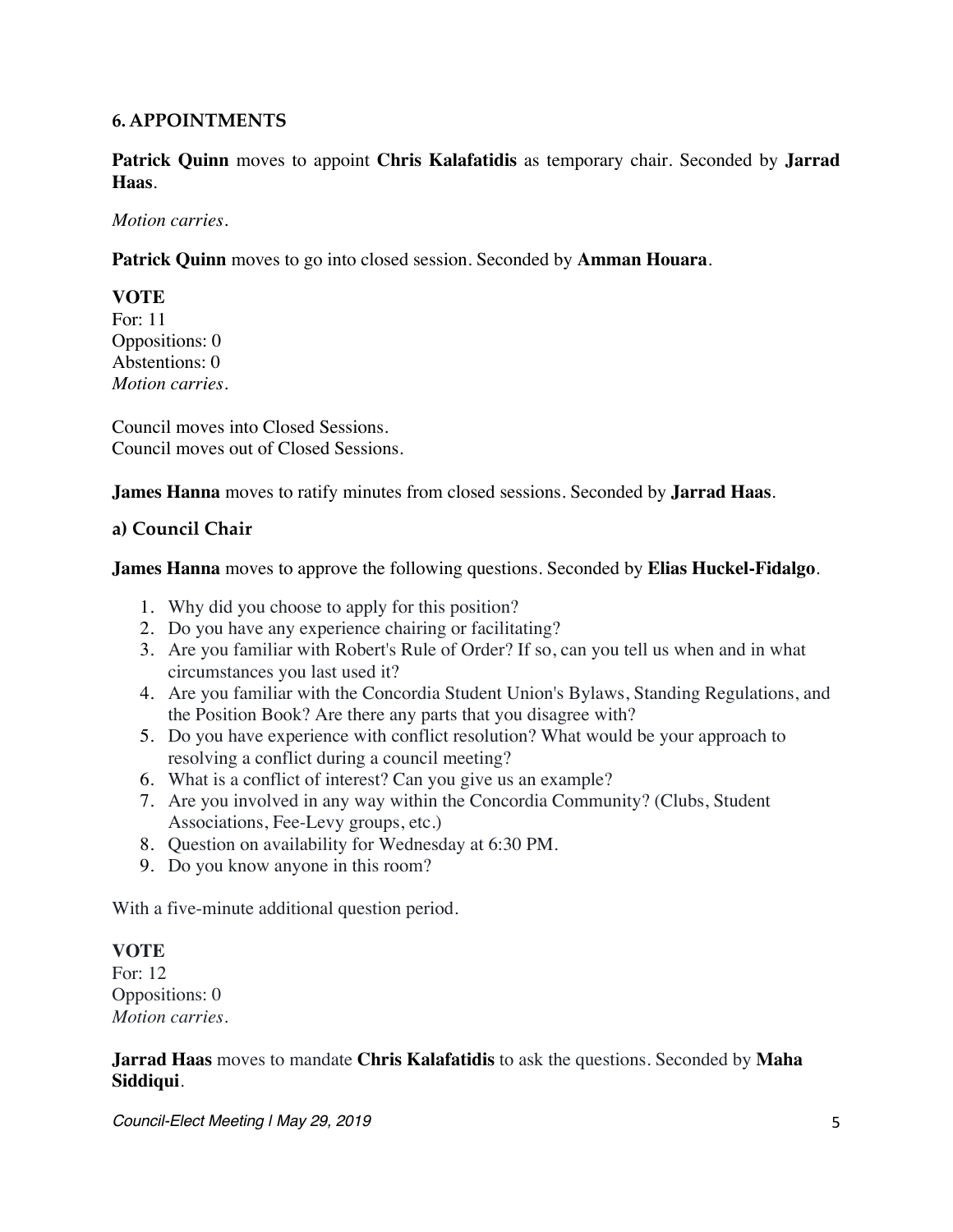**VOTE** For: 12 Oppositions: 0 *Motion carries.* 

**Maha Siddiqui** moves to allocate two minutes per answer for each interview. Seconded by **Victoria Pesce**.

#### **VOTE**

For: 12 Oppositions: 0 *Motion carries.* 

The following motion is presented. Seconded by **James Hanna**. **WHEREAS** it may be illegal to appoint Joseph whereas Nicholas didn't come to the interview, be it resolved Caitlin and Maurice are the only candidates.

**VOTE** For: 12 Oppositions: 0 *Motion carries.* 

By secret ballot, Caitlin Robinson is appointed chair for the 2019-2020 Council.

## **b) Council Minute-Keeper**

**Amman Houara** moves to appoint minute-keeper. Seconded.

By secret ballot, S Shivaane is appointed minute-keeper.

**James Hanna** moves to place contested appointments at the end.

**Chairperson:** Would you want to break Robert's Rules to do that?

**Jarrad Haas:** I don't think it changes anything,

**James Hanna** moves to appoint **Ahmadou Sakho**, **Christiane Sakr**, **Salman Fahim Syed** and **Maha Siddiqui** to Clubs and Spaces Committee. Seconded by **Salman Fahim Syed**.

**Jarrad Haas**: Do we assume this is friendly?

**Chairperson:** They nominated themselves.

**Eduardo Malorni:** If anyone didn't get to see the excel sheet before it was filled. this is informal and you should nominate yourselves while you have the chance.

**Désirée Blizzard:** Should we introduce each committee?

*Council-Elect Meeting | May 29, 2019* 6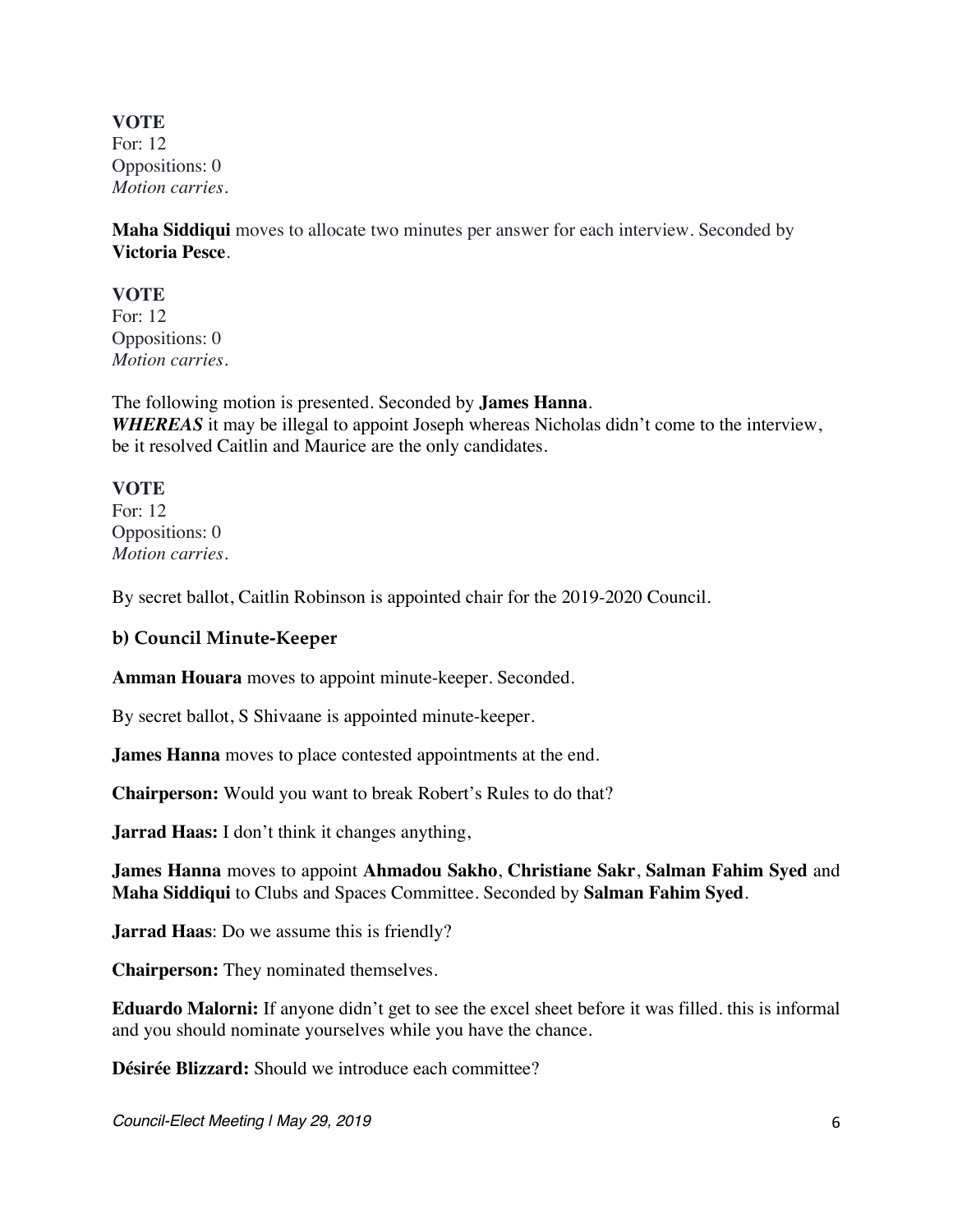**Chairperson:** Yes. Person from each committee explain the role of your committee and what time you'll meet. We'll use the motivations only if there's contestations.

## **c) Councillors to Standing Committees of Council**

## **i) Clubs & Space Committee**

**Marin Algattus:** We give money to Clubs. Clubs will present their budget, we'll see what they're spending it on. If their budget is adequate, we'll check our budget if it fits and give them the money. We meet on the Wednesday nights we don't have Council Meeting at 1830h. The time is amendable, but I've already booked the rooms.

**James Hanna** moves to appoint **Ahmadou Sakho**, **Christiane Sakr**, **Salman Fahim Syed** and **Maha Siddiqui** to the Clubs & Spaces Committee. Seconded by **Jarrad Haas.**

## **ii) Appointments Committee**

**Chris Kalafatidis:** I'll be chairing appointments committee this year. We fill the member-at-large seats on every committee and find senators. We assist in finding judicial board members, and the CEO. We can help find someone for any university body that needs a seat filled. We do interviews. It's a lot of HR and learning how to craft questions. I love being able to bring someone with passion into a position they want.

**James Hanna** moves to nominate **Salman Fahim Syed, Elizabeth Tasong, Naomi Barney Purdie, Victoria Pesce, Hannah Jamet-Lange,** and **Christiane Sakr** for Appointments Committee**.** Seconded by **Elias Huckel-Fidalgo.**

**Chairperson:** We'll move to motivations.

**Ahmadou Sakho** for **Elizabeth Tasong:** As a hiring body, Appointments plays a large role in the face of the CSU. I would be a valuable addition by bringing an impartial perspective and diverse cultural background. It is imperative that an eclectic group of individuals sits on this committee, so various perspectives are seen.

**Salman Fahim Syed:** I have a wide experience with clubs and associations outside of the CSU. Appointing people gives me the unique experience of knowing and meeting new people fast.

**Naomi Barney Purdie:** Every student needs a fair chance. I am a good judge of character, honest in my conflict of interests, able to put personal biases aside, and I consider how different individuals have different experiences and cultural backgrounds. Minorities might not get the same opportunities in life. We appoint very important positions and having a non-biased opinion is important.

**Naomi Barney Purdie** for **Christiane Sakr**: Biggest reason I want to be part of this committee is that I would be appointing student senators who will determine whether universities divest from fossil fuels. I have good judgement and understand that this is a big responsibility. Given my dedication, I believe I would be able to fulfill my role on this committee.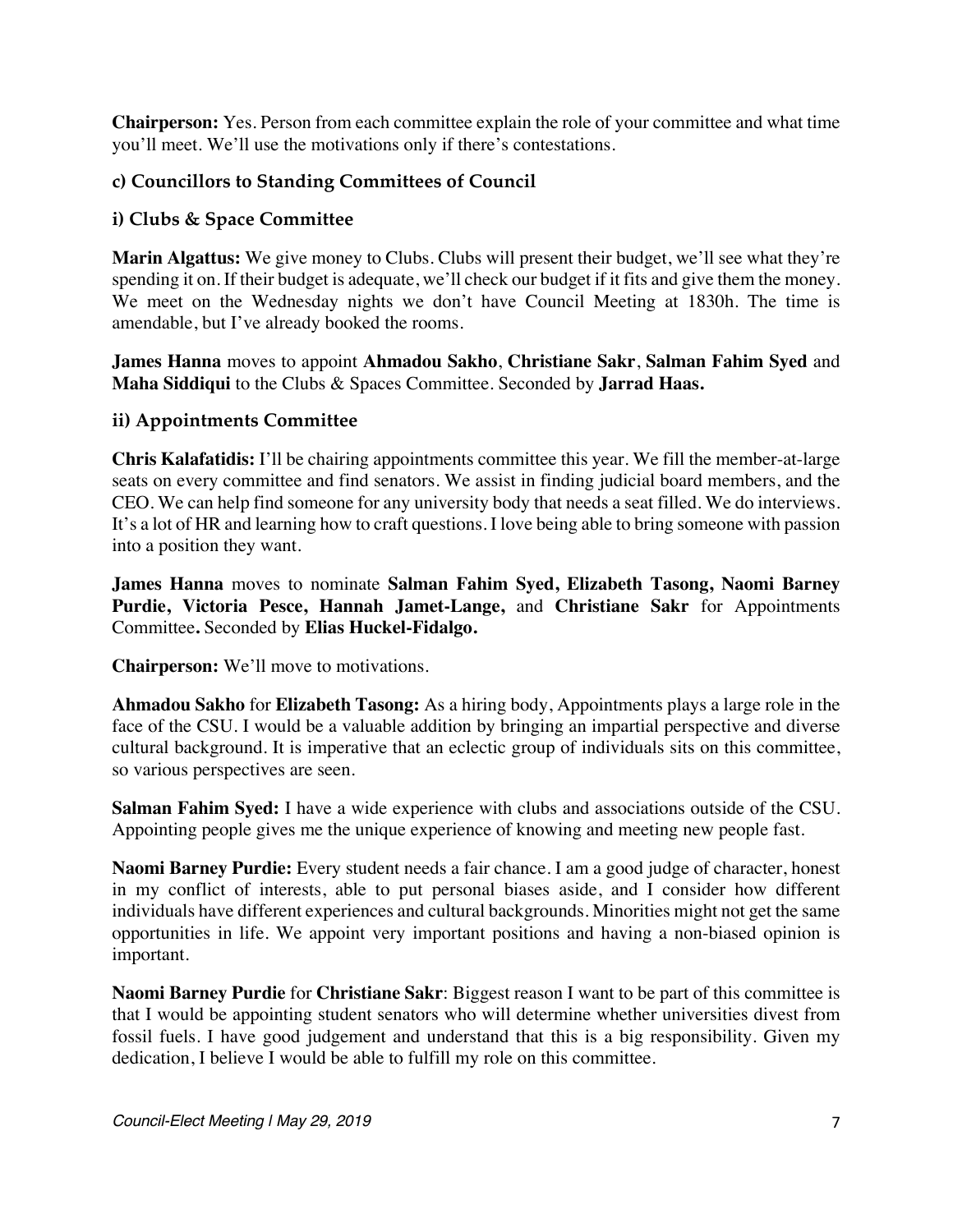**Victoria Pesce:** As someone who has criticized the people we have hired in the past, I believe I would be in a good position to do this. I'm good at judging people, and I love meeting new people. One thing I would love to do is to allow new students to get involved.

**Hannah Jamet-Lange:** I am committed to getting the best student representatives on all universities bodies. I am also good at character judgement. I have done a lot of writing and journalism in the past, so I would be good at coming up with questions. Appointments wants to involve more diversity in these committees, and I would like to help create that diversity.

**Victoria Pesce:** I also want to add that I'd like to help the appointed students through their mandates.

**Jarrad Haas:** Gender parity in more contested seats should be something we keep in mind since that's a stance the CSU holds.

Through secret ballot, **Salman Fahim Syed**, **Naomi Barney Purdie**, **Victoria Pesce** and **Hannah Jamet-Lange** are appointed to Appointments.

#### **iii) Policy Committee**

**James Hanna** moves to nominate **James Hanna**, **Elizabeth Tasong**, **Maha Siddiqui**, **Naomi Barney Purdie**, **Salman Fahim Syed**, and **Hannah Jamet-Lange** for Policy Committee. Seconded by **Jarrad Haas**.

**Ahmadou Sakho** for **Elizabeth Tasong**: This is the core of why I ran. I would be best suited for this due to my proven strong interest shown through my being a Public Affairs and Policy Student that has worked for the US Federal Government specifically doing policy research helping constituents. As a councillor, I am dedicated to being able to pass comprehensive policies that provide protection for students, especially the most marginalized ones. This would be the best chance for me to practice what I will do for the rest of my life.

**Patrick Quinn:** I sit on Policy Committee. We pass policies, and we examine fee levies in January and February when they come in. We meet once a month.

**Chris Kalafatidis:** What do you personally want to accomplish this year?

**Patrick Quinn:** There are a few things we are mandated to do. We will be doing an executive bonus mandate at the end of the year. I want to push and change the way elections are done. There have been a few instances of people getting disqualified and I want to deal with that.

**James Hanna:** I was on Policy last year. I enjoyed it. I want to work on fixing this pattern of having groups disqualified and then reinstated. The CEO has too much discretionary power without any checks. I'd like to look over the Positions Book and outline some modifications on Positions that are very old and specific to their contexts. I'd also like for you to vote for either me or Salman because we are the only Engineering Students.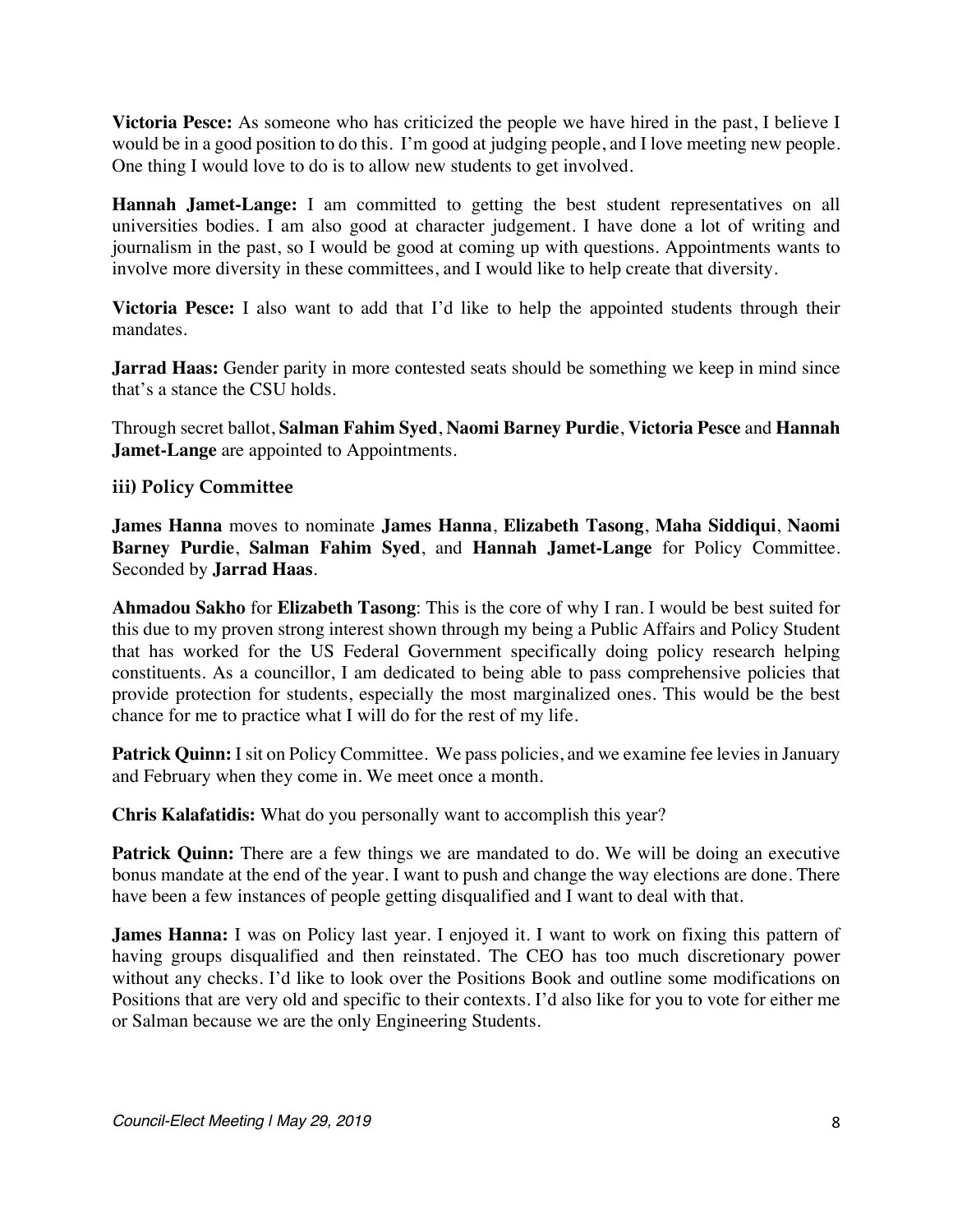**Hannah Jamet-Lange:** I have experience in writing and journalism. I have experience in Policy. In my High School, I was involved in making all our policies gender neutral, because that was not the case at the time. I want to make the best policies for our Student Union.

**Maha Siddiqui:** During elections, when executives would approach me with their very lofty ideas, I would ask them what their actual, concrete policies were going to be and what their specific approaches were. They told me nothing would be done until you are in Council and Senate. That's why I ran. I have various experiences in other organisations and non-profits. I have experience with resolution writing and policy writing to hold administrations accountable. I know what a key role infrastructure plays. I have a specialty in loopholes.

**Naomi Barney Purdie:** I was a coordinator on SASU, I am now the incoming President. This has helped me understand by-laws and policymaking. I personally worked on amending some of the policies. If I were to be on Policy, I would like to hold all members accountable. I have familiarized myself with all the CSU documents. I understand how significant policymaking is. I'm quick on my feet, think logically and entertain a diverse and open mindset. I want to continue the work done on Sexual Harassment and Code of Conduct.

**Salman Fahim Syed:** I've been involved in starting new clubs. I started two clubs, so I have experience in writing their policies and constitutions. I founded an NGO three years ago and sit on the Board of Directors. I take care of their policies. Presently, I am sitting on the Policy Chair on an organization. I know how to make changes and how to amend them by respecting current laws.

**Jarrad Haas:** I'd like to say that we should give chances to vote for people who are not yet on committees.

**Désirée Blizzard:** Make sure you don't overstuff your plate. We need councillors to be able to show up for meetings.

Through secret ballot, **Maha Siddiqui**, **Salman Fahim Syed**, **Naomi Barney Purdie** and **Elizabeth Tasong** are appointed to Policy Committee.

## **iv) Finance Committee**

**Désirée Blizzard:** We meet once a month. We will review the budget, actuals. We need attention to detail; This is a lot of responsibility. We have to approve any expense or asset above \$10k. It's making sure we show up and keeping our union accountable for everything.

**Victoria Pesce** moves to appoint to **Arad Andrew Banis**, **Elias Huckel-Fidalgo**, **Amman Houara**, and **Nicholas Hamel** to Finance Committee. Seconded by **Naomi Barney Purdie**.

## **v) Student Life Committee**

**Eduardo Malorni:** Our main priority is giving money to people who deserve it. We meet once a month. People apply to us for funding from all over the school, we look over their proposal and give them money. In previous years, the committee also got involved in the day to day affairs of the Student Life Coordinator. If you want that, that can happen. We're mainly a funding body.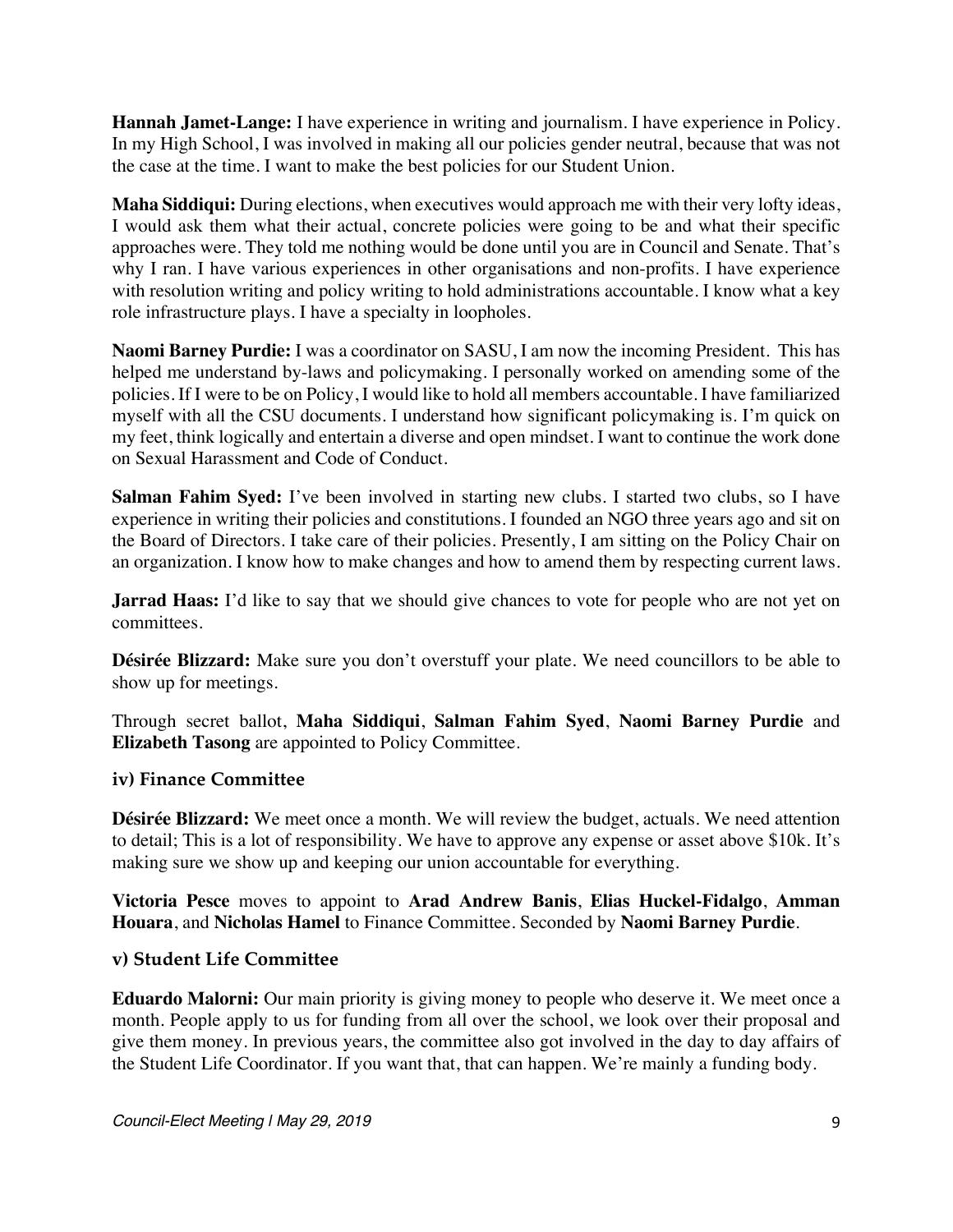**Elias Huckel-Fidalgo** moves to nominate **Ahmadou Sakho**, **Esther Morand**, **Amman Houara** and **Christiane Sakr** to Student Life Committee. Seconded by **Salman Fahim Syed.**

**James Hanna** moves to appoint **Ahmadou Sakho**, **Esther Morand**, **Amman Houara** and **Christiane Sakr** to Student Life Committee. Seconded by **Jarrad Haas.**

#### **vi) External & Campaigns Committee**

**Isaiah Joyner:** This committee oversees my budget and has a hand in guiding the Annual Campaign. Last year was Sexual Violence, and the year before that was Divestment. In the near future, I would want the suggestions of all councillors and executives to pick a Campaign. The committee will discuss what the best campaign will be for the year. Once the campaign is set, we will be giving out money to different organisations. As long as they go by our Positions Book, we can give them money.

**James Hanna** moves to nominate **James Hanna**, **Esther Morand**, **Leigh Kusaj** and **Hannah Jamet-Lange** to External and Campaigns Committee. Seconded by **Victoria Pesce**.

**Victoria Pesce:** Is it possible to attend meetings without a vote?

**Chairperson:** Yes. They're all open sessions.

**James Hanna** moves to appoint **James Hanna**, **Esther Morand**, **Leigh Kusaj** and **Hannah Jamet-Lange** to External and Campaigns Committee. Seconded by **Salman Fahim Syed**.

#### **vii) Sustainability Committee**

**Chris Kalafatidis:** Selena couldn't make it today. I'll read the official description in the Standing Regulations. The Sustainability Committee is responsible for fostering and supporting a culture of sustainability for undergraduate students and the Concordia community. It shall oversee and may make recommendations to Council, regarding the effect of the Student Union or University's practices and operations on the environment and the community. They also give out money to projects that further sustainability at Concordia.

**Celeste-Melize Ferrus:** I'm the interim chair for the Committee.

**Jarrad Haas:** There is going to be a by-election. If someone were to run and all the committee seats be filled, they would not be able to sit on it.

**Chris Kalafatidis:** There's one empty spot on Sustainability. Selena isn't in the country so there is a short of hands to help the community. If there's a committee you should be nominating yourself for, it's this. We would really appreciate it.

**James Hanna** moves to nominate **Lindsay Surerus**, **Esther Morand** and **Leigh Kusaj** to the Sustainability Committee. Seconded by **Salman Fahim Syed**.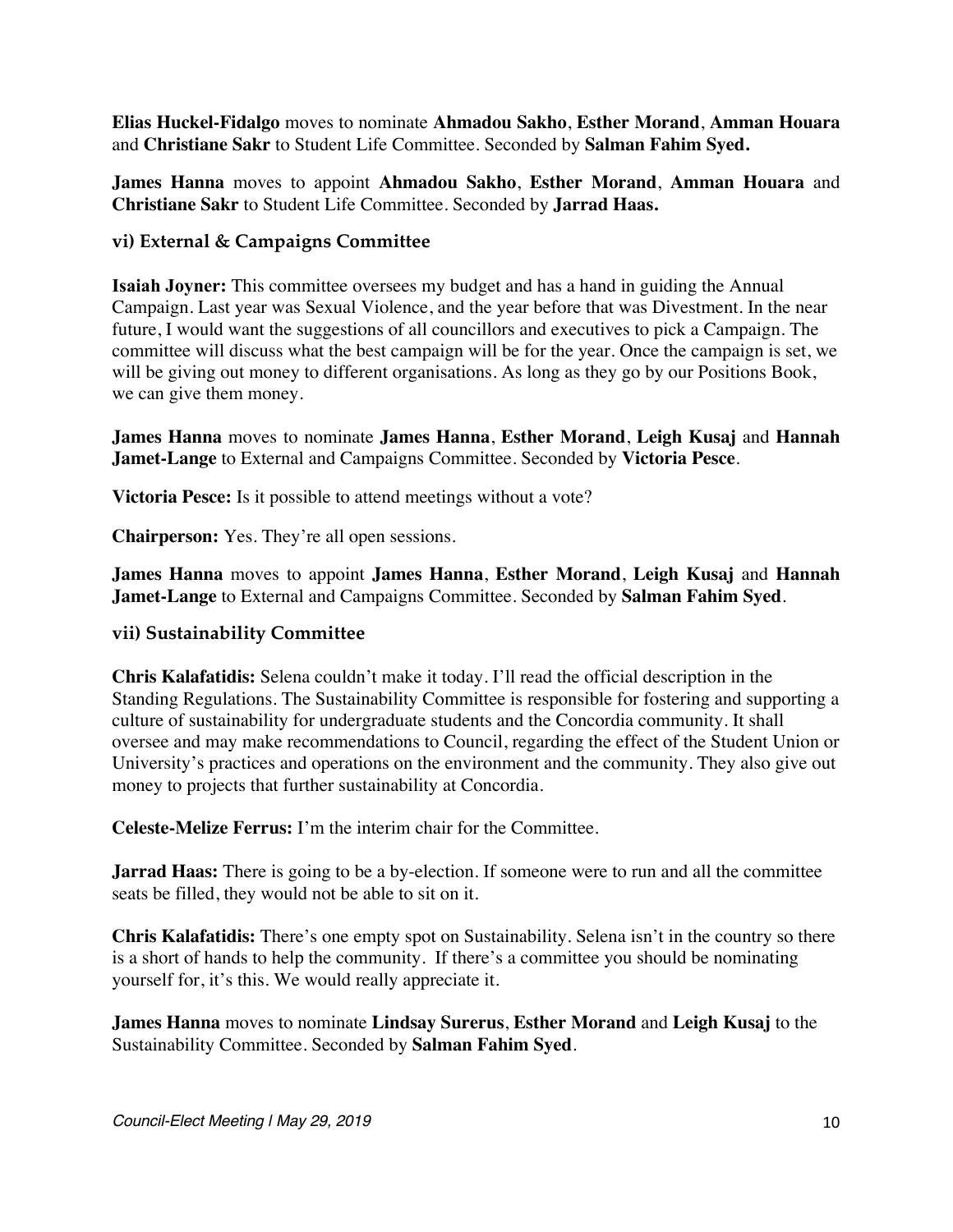#### **viii) Loyola Committee**

**Celeste-Melize Ferrus:** Reading from the Standing Regulations, the Loyola committee is responsible for advising the CSU on how best to serve students at Loyola. It will also make reports and recommendations to council regarding all CSU events, activities and projects at Loyola. In addition, the committee is responsible for ensuring more food options and Loyola events. I am planning on working on more events at Loyola, including a concert budget. You would help me pick what artists would be there. There is a Speaker's Series, as there are seven departments represented at Loyola. If you would like to help me with the allocation of specific speakers, that would be great. I plan on having more than one meeting a semester.

**James Hanna** moves to nominate **Nicholas Hamel**, **Victoria Pesce**, **Elias Huckel-Fidalgo** and **Jarrad Haas** to Loyola Committee. Seconded by **Amman Houara**.

**James Hanna** moves to appoint **Nicholas Hamel**, **Victoria Pesce**, **Elias Huckel-Fidalgo** and **Jarrad Haas** to Loyola Committee. Seconded by **Jarrad Haas**.

**Chairperson:** BIPOC doesn't go through council. The rationale when the committee was formed was that it was inappropriate for a predominately White council to appoint the BIPOC committee. The BIPOC committee self-appoints and then submits a report to Council.

**Isaiah Joyner:** Désirée and I will be overseeing that committee. We will let you know when applications go out.

## **d) Councillors to University Senate (Academic Caucus)**

**Patrick Quinn:** Senate deals with academic issues concerning the University, such as course changes. You need to be available on fridays for Academic Caucus. Senate is 2 hours starting at 1400h.

**James Hanna** moves to send the appointments of the three unelected faculty seats to the respective faculty associations. There are no seconds

**Patrick Quinn:** I wanted to do this motion. We didn't get any senators. Every faculty gets a senator, but people don't necessarily run.

**Patrick Quinn** presents the following motion. Seconded by **Maha Siddiqui.**

**BE IT RESOLVED THAT** the three Senate seats left open at the General Elections under Standing Regulations 239 (f) (g) and (h) for the faculties of Fine Arts, Gina Cody School of Engineering & Computer Science and John Molson School of Business be appointed from each respective faculty through the Appointments Committee with the appropriate consultation with each respective faculty association.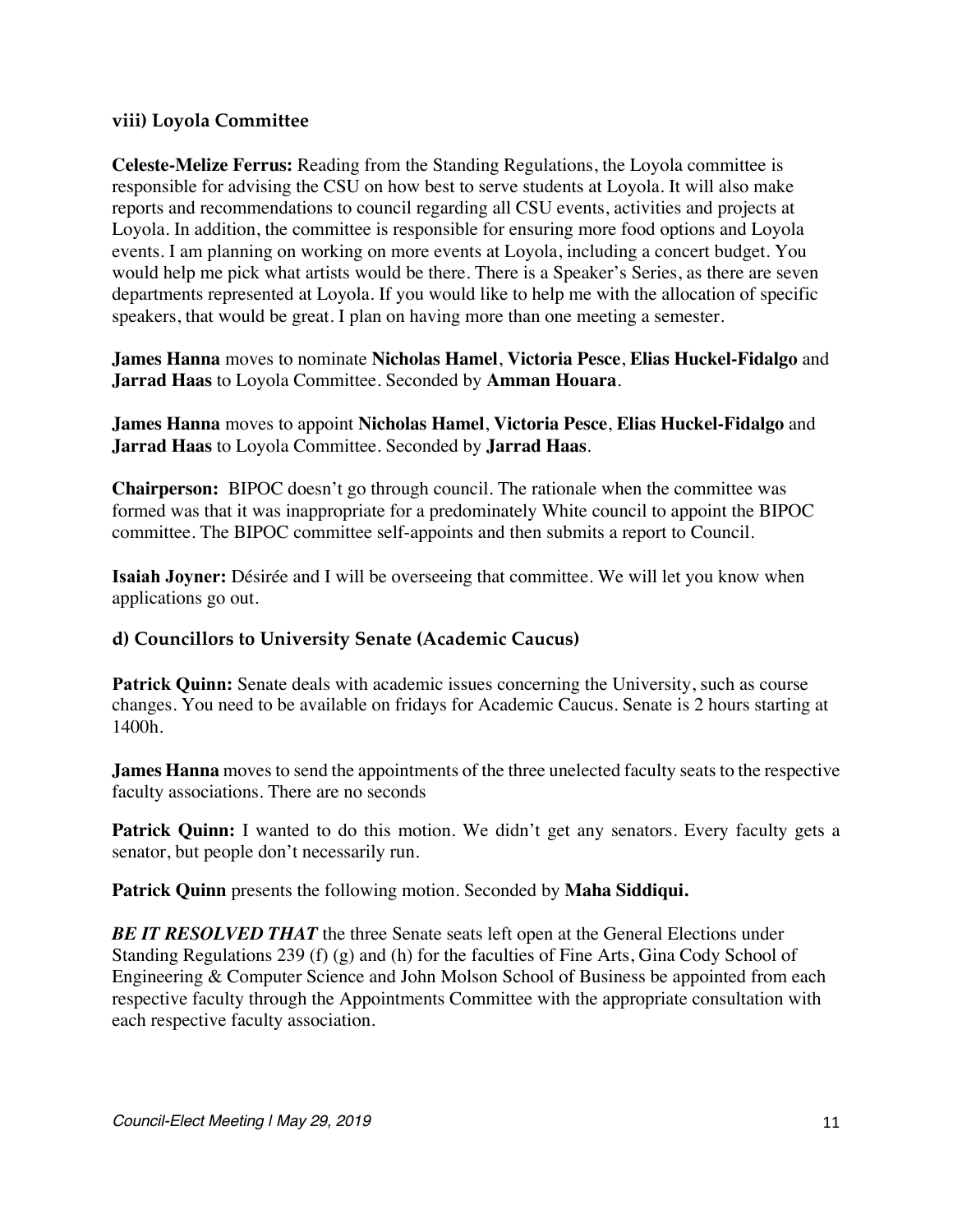*BE IT FURTHER RESOLVED THAT* under Standing Regulation 239 (e) be appointed from the faculty of Arts and Science through the Appointments Committee with the appropriate consultation with Arts and Science Federations of Associations.

**BE IT FURTHER RESOLVED THAT** the three remaining seats under Standing Regulations 239 (d) also be appointed by the Appointments Committee and must be a student at large as defined by the Standing Regulations.

Patrick Quinn: The problem with Senate is that we don't have information passing through faculty council. The point of this is to bring ourselves closer to the faculty associations to get better representation inside Senate. The agreement among faculty associations and the CSU is that we appoint to Senate and they deal with faculty stuff so it's harder for us to know what's going on in faculty councils. Also, we want students who are not necessarily involved with the CSU appointed to Senate.

**Eduardo Malorni:** Those three seats are elected in the Elections. If we are now appointing people who should have been elected…

**Chairperson:** There's a Standing Regulation that allows for that.

**Chris Kalafatidis:** Why are we appointing one Senator from ASFA?

Patrick Quinn: I don't think Miriam is on faculty council.

**Chris Kalafatidis:** Patrick wants more people on Senate from faculty associations. Your options is to give them to yourselves or students at large. I like this because I feel like the CSU doesn't work with larger associations on campus and it works to our disadvantage when there's a protest, and we can't depend on the people from those associations. Our bargaining power is weaker. It's good to have a close alliance in places like Senate.

**Victoria Pesce:** I think the motion is strong. Having people on these associations involved is good. Having people at CASA will get them more interested in our Campaign. We would get better exposure.

**James Hanna:** Please vote yes.

## **VOTE**

For: 10 Opposed: 0 *Motion carries.*

**Chairperson:** The Standing Regulations note that we will appoint to Senate at the June meeting from Council. It's up to Council to not withstand that and do it today.

**Patrick Quinn:** Wouldn't doing it today and getting it ratified technically be the same thing?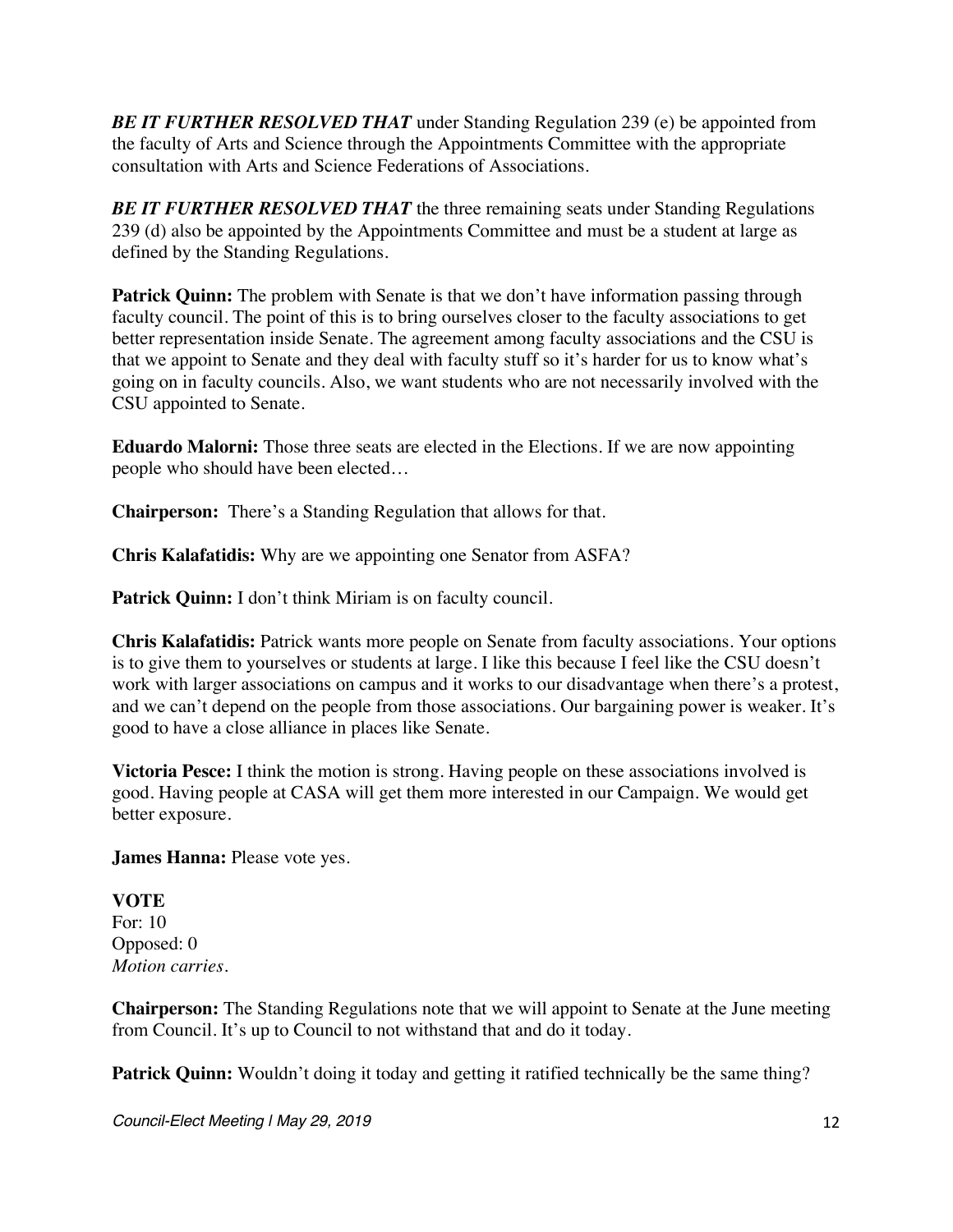#### **Chairperson:** Yes.

## **James Hanna** nominates **James Hanna**, **Elizabeth Tasong**, **Salman Fahim Syed**, **Jarrad Haas**, **Maha Siddiqui**, **Naomi Barney Purdie** and **Amman Houara** for Senate. Seconded by **Jarrad Haas**.

**James Hanna:** My schedule was severely played with by the administration last year. Engineering tends to get the short end of the stick with schedules and rearrangements. Sometimes professors change their minds and sequences from first year are no longer valid by third year. Senate is the place to bring these concerns up. I believe I'll be doing a good job there. I have complaints and having a strong presence from the Engineering Faculty would be good.

**Ahmadou Sakho** for **Elizabeth Tasong**: Academic Caucus is central to the functioning of the CSU. As a body made to advocate on behalf of students, I would be a great asset to the Senate. As an African woman, people of colour are rarely offered a seat at the table at Concordia. The combination of my background and passion to represent student's interests makes me a good candidate. As a body that communicates directly with the administration, I would be eager to open dialogue and address their accountability. I will ensure students are represented at the level they deserve.

**Salman Fahim Syed:** ] I have past experience in Student Life such as the Success Centre, Welcome Centre and faculty associations. I have represented ENCS at different platforms. I would like to represent myself on behalf of Council at Senate, bringing all the questions we raise within our mandate. I will do my best to fulfill all the requirements.

**Jarrad Haas:** I'm the only Fine Arts person here. I was going to run for Senate before realising no one was running for Council. I would like to thus represent Fine Arts at Senate. This would be my third mandate. I've been here the longest besides Caitlin. I will be loud if students get the short end of the stick. I am here to make change. The best way is to go to Senate.

**Maha Siddiqui:** We need to remind the administration that they work for us and I have zero qualms on reminding them that they need to be accountable to us. Having someone who knows how to speak to administrators and getting our agenda across as to what favours students. It is imperative that we have some minority representation there. We need to make sure no student is discriminated against and that there are policies in place to protect them. We need to tackle issues and concerns that have been affecting students for years. This is about electing someone who knows the policies in and out, knows how to deal with the administration, will know how to speak to them and write enforceable policies.

**Naomi Barney Purdie:** I recognise I am on three committees. But I work full time, go to school full time and last year I was involved with SASU. I'm very committed. Senate is the highest decision-making body. I want to push for stronger student representation, more just and fair representation permitting all students the opportunity to sit on Senate. I would want to push for students voting directly on their syllabuses. Senators don't get to properly analyse and explore syllabi. I would like to change that.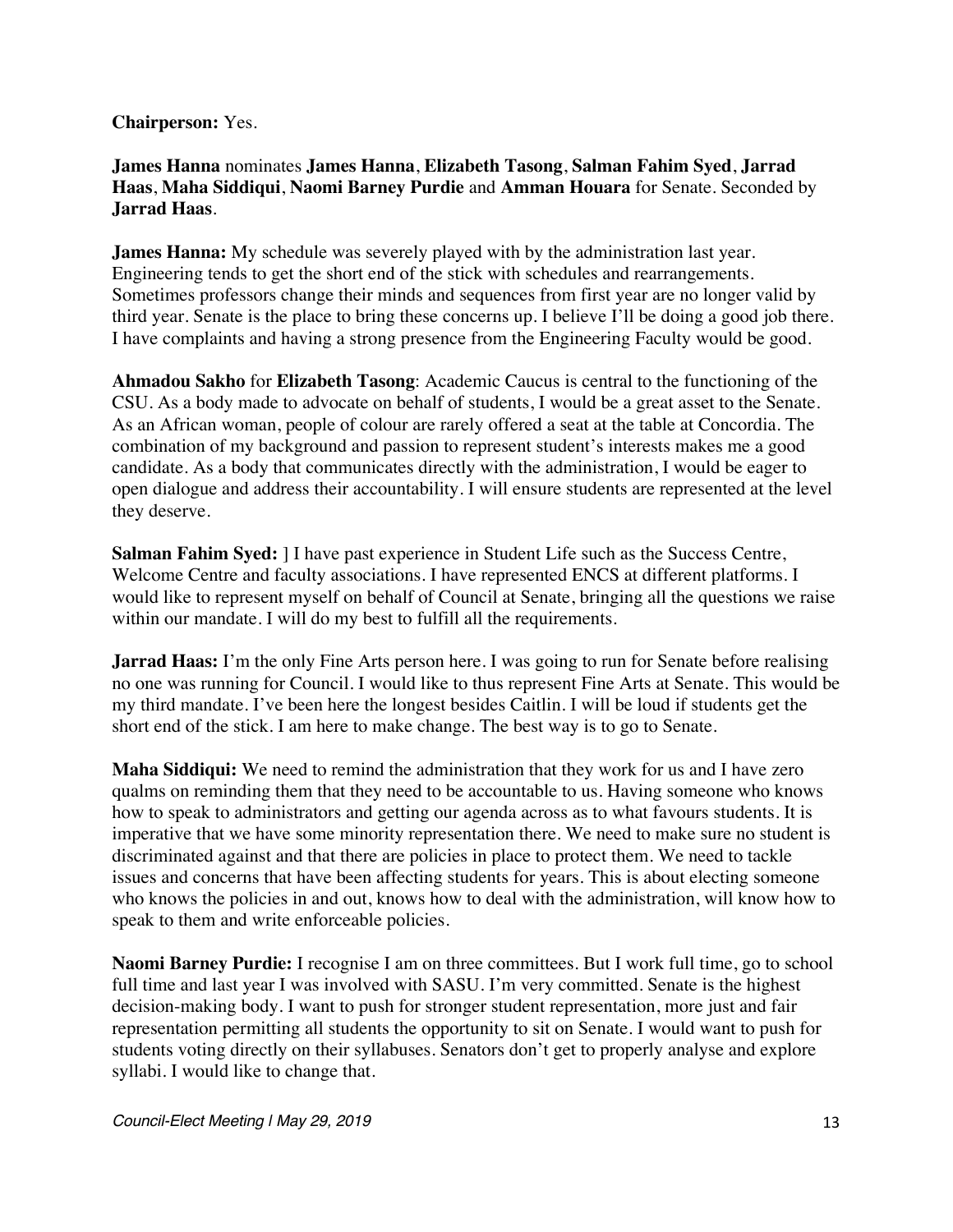**Amman Houara:** I'm very active on campus. I was VP internal of an organization, worked on ASFA, was a Sustainable Ambassador, and I have good connections with my department. I'm taking courses across a lot of faculties, so I know a lot of students. I know the academic problems faced by students and I have plans to work on them. Some majors are not accredited, and I want to work towards them changing that. I want to create a body that connects different departments so students can easily register for courses out of their department. I am informed of challenges of students from Engineering and Business students like funding and summer courses.

**Ahmadou Sakho:** I'd like to motivate on behalf of Elizabeth, Jarrad and Maha. I think it's a tragedy that there is such low representation for Fine Arts. It would be good to have someone in that faculty there to renegotiate for that faculty. Elizabeth would also be great. Her experience working in the US would be wonderful. She was a wonderful President of the African Association. A lot of people recognise and appreciate the work she did. She's very hardworking. Maha would be great alongside Jarrad and Elizabeth, as well. They will bring their negotiating power onto Senate. They are people of good character and are expressive enough to do what they're planning to do.

**Chris Kalafatidis:** I heard a lot of passionate speeches. I'm confident in working with anyone who's vying for this position.

Through secret ballot, **Maha Siddiqui** and **Jarrad Haas** are appointed to Senate.

**Patrick Quinn** moves to appoint **Patrick Quinn** and **Chris Kalafatidis** to Senate. Seconded by **Jarrad Haas**.

**Patrick Quinn:** I want to do Fall Reading Week. A lot of work has been done already by the current academic caucus. My main focus is that. I'm interested in collaborating with Maha and Jarrad.

**Chris Kalafatidis:** When I got into Senate, I felt very excited to do this. I am very passionate about it. We're going to change things at Concordia like tuition, sexual violence and bathrooms.

## **e) Signing Officers**

**James Hanna** moves to nominate **Chris Kalafatidis**, **Salman Fahim Syed** and **Christiane Sakr** for Signing Officers.

**Chris Kalafatidis:** The CSU has a \$2.5m Annual Budget and a \$10m Investment Fund. As such a large organisation, we need to keep track of things. We have a general manager, and every time money needs to be given out, we need people who are authorised to sign the checks. Two councillors are needed to sign executives' checks. All contracts require the signature of two singing officers, with the exception of honorariums under \$500 which can be signed off by the authorized approver. All cheques issued from a bank account or internal account requires the signature of two signing officers. A signing officer cannot sign a document which is in their name.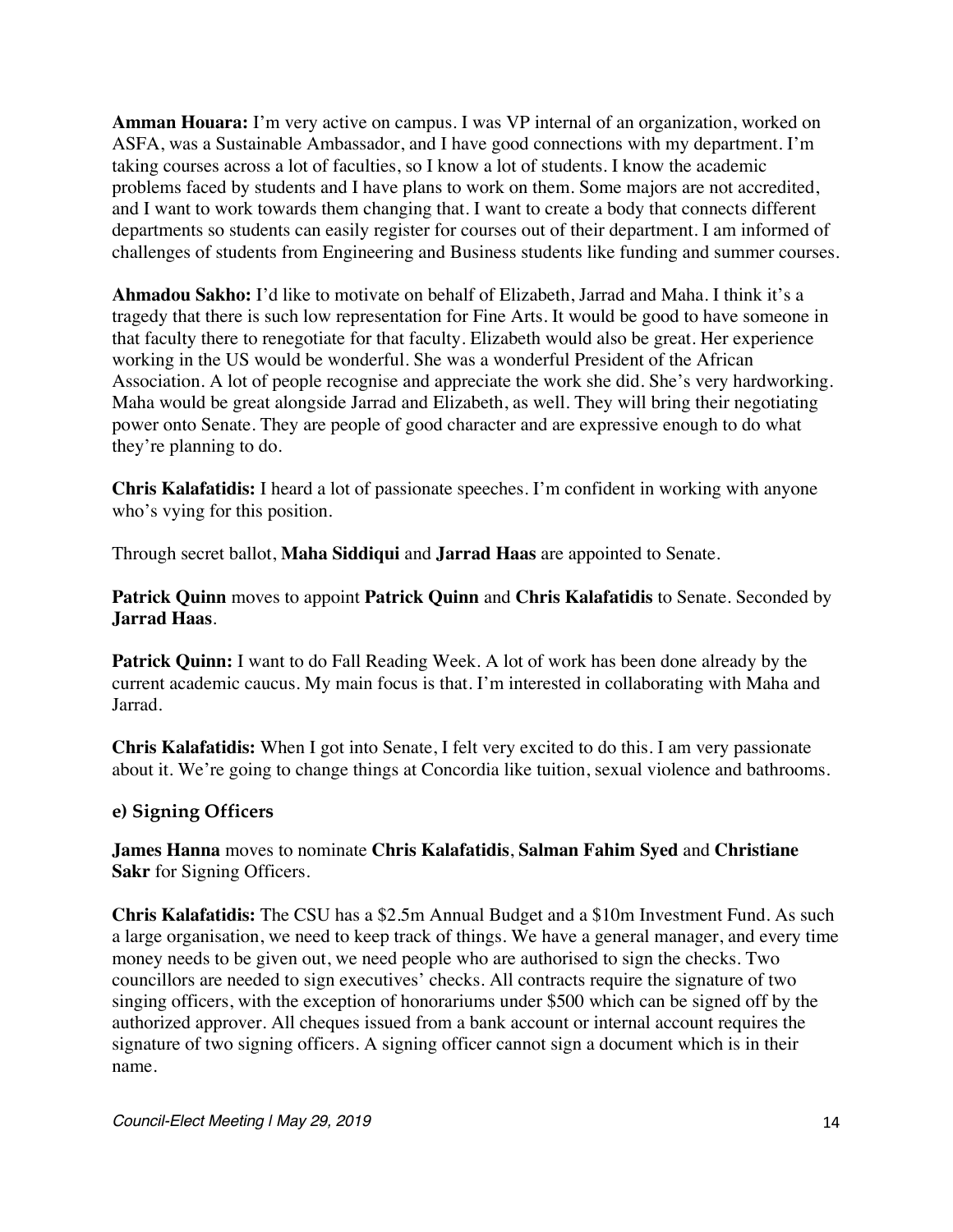**Désirée Blizzard:** Signing Officers will have to meet in the next few days to have a meeting at the bank.

**Patrick Quinn:** How often do signing officers need to be at the CSU?

**Désirée Blizzard:** It's an hour's commitment every week. Two people will have to sign every check. The executive will be one of the people signing the checks, one signing officer would come every Thursday. It's very important that checks be signed. If not we can't give them out to the community.

**James Hanna** moves to appoint **Chris Kalafatidis**, **Salman Fahim Syed** and **Christiane Sakr** for Signing Officers. Seconded by **Nicholas Hamel**.

**VOTE** For: 11 Oppositions: 0 *Motion Passes.*

## **f) Concordia Council on Student Life (CCSL)**

**Eduardo Malorni:** Dean of Students takes care of it. CCSL gives out money. I have excellent projects. It's once a month, twice in October and March. We meet up with a person from every area of school and decide where to spend money.

**Chairperson:** It's a parity committee. There are as many students as there are administrators.

**James Hanna** nominates **James Hanna** and **Ahmadou Sakho** for CCSL. Seconded.

**James Hanna** to appoint **James Hanna** and **Ahmadou Sakho** for CCSL. Seconded by **Amman Houara**.

**James Hanna** nominates **Eduardo Malorni** for CCSL. Seconded by **Amman Houara**.

## **g) Library Services Fund Committee (LSFC)**

**Celeste-Melize Ferrus:** I'm running for Library Service Committee. There needs to be an equal distribution of books at both campus libraries. A lot of Loyola students currently need to pay \$8 to bring book out of the Library. I want to change that.

**James Hanna** moves to appoint **Celeste-Melize Ferrus** and **Eduardo Malorni**. Seconded by **Victoria Pesce**.

## **h) CSU Community Action Fund**

**Isaiah Joyner:** CAF is another granting body. It comprises councillors, me, a community representative, a fee levy representative. We take applications to give out money to different initiatives in the community, whether Concordia or Greater Montreal.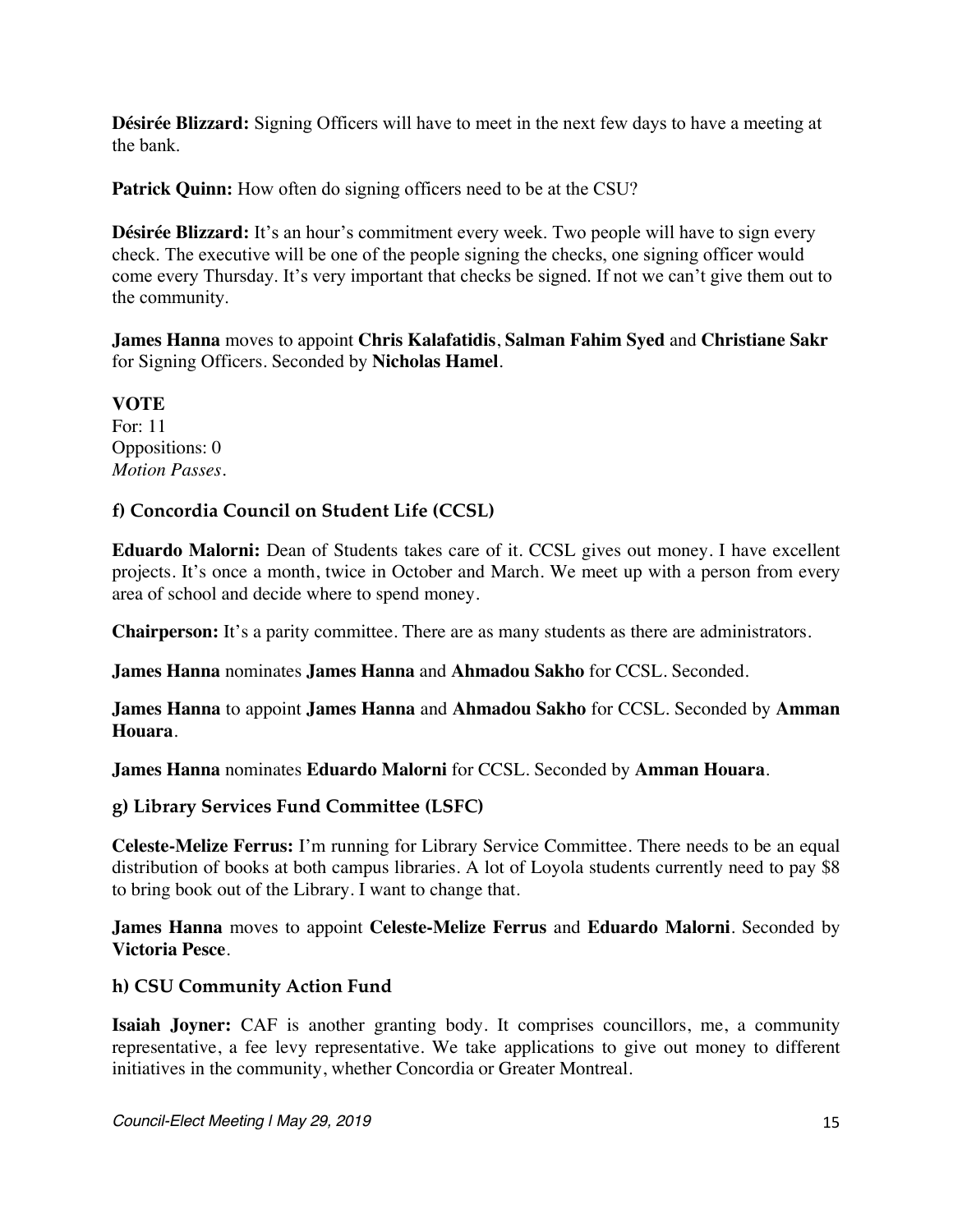**Ahmadou Sakho** for **Elizabeth Tasong:** CAF is vital for the livelihood of students. I want the chance to give opportunities to those who need funding for initiatives that would help Concordia students.

**James Hanna** moves to appoint **Elizabeth Tasong**. Seconded by **Elias Huckel-Fidalgo**.

**Ahmadou Sakho:** Isaiah, when does BIPOC appoint?

**Isaiah Joyner:** The mandate doesn't start until June 1. Akira will pass the torch; we need to put out job descriptions. We don't give out money until September. We're going to try to recruit by June.

**Désirée Blizzard:** It says two councillors but there could be more if there's interest.

## **7. COUNCIL RETREAT AND TRAINING**

**Marin Algattus:** We came to an agreement on the date. We can approve the second weekend of September.

**Victoria Pesce:** It would be the weekend of the 13, 14, 15 September.

**Marin Algattus** moves to have Council Retreat from 13-15 September. Seconded.

**Marin Algattus:** A lot of people are going to be out of the country. Everyone will be back in Montreal by September. We have Council meeting the week after. It's a reasonable date.

**Ahmadou Sakho:** What's going to happen?

**Marin Algattus:** It's unplanned. It depends on what Council wants. We could get an AirBnb or a chalet or a cabin. We do bonding, communication training, workshops. We brainstorm on how to make proceedings more efficient. We long to create a smooth entrance.

**Leigh Kusaj:** What happens if we can't make that? I have a work retreat on that weekend.

**Marin Algattus:** You could amend the date to the weekend before?

**Chris Kalafatidis:** How does that correlate with Orientation?

**Eduardo Malorni:** I won't be able to make that, but it's the Council's retreat. Focus on yourselves first.

**Chairperson:** I get the impression that we don't need to set a date now. How important is it to set a date?

**Victoria Pesce:** Summer is going to be hectic. If we do it now, we can deal with it now. Why not we do it the weekend after September's Council meeting?

**Marin Algattus** amends the dates to 20, 21, 22 September.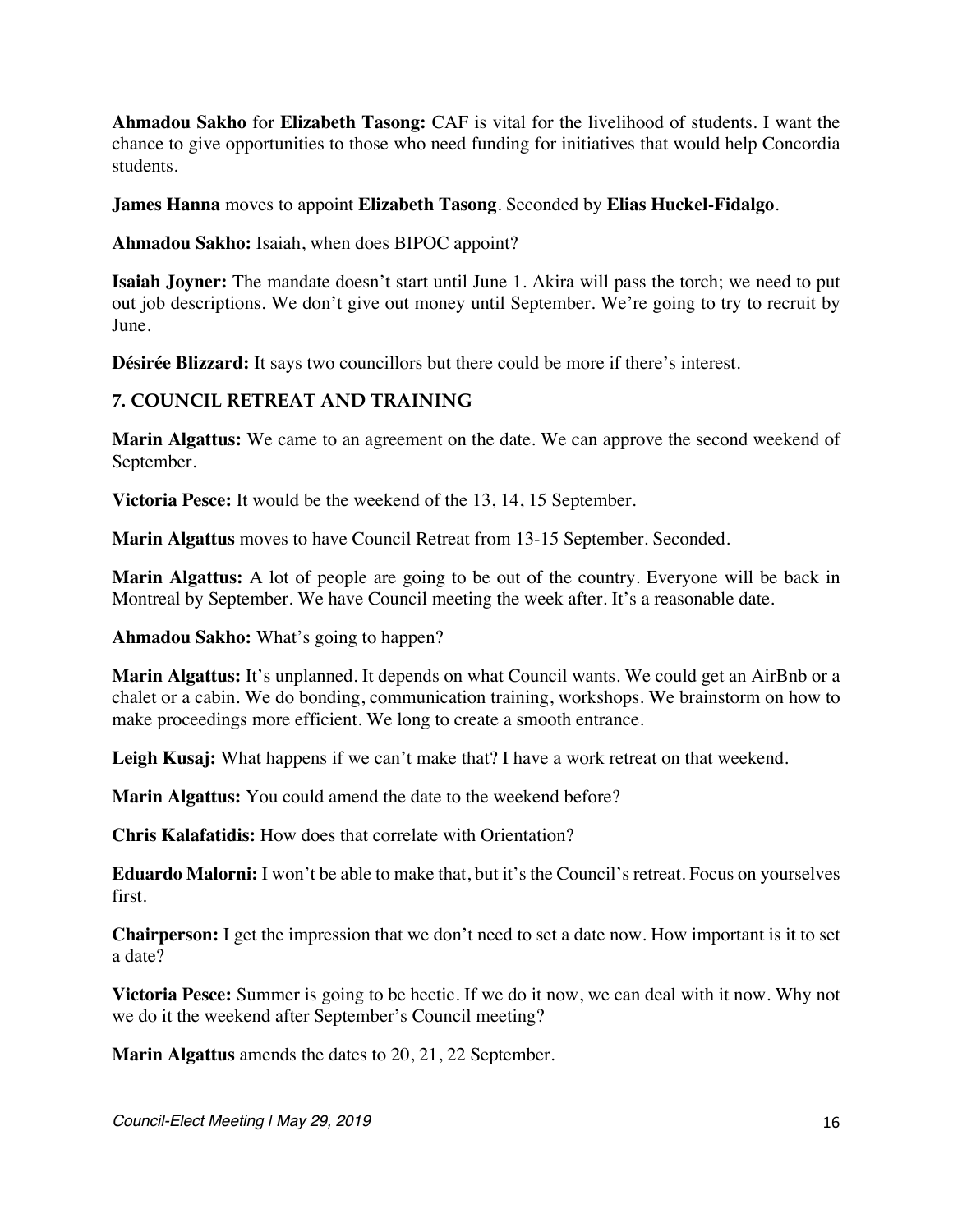**James Hanna:** I really hope we can make the retreat this year. Last year, everyone exploded, and I think it's because we didn't get to have one.

**Maha Siddiqui:** I love the idea of a retreat. We should also do an end of the year spa retreat.

**Patrick Quinn:** I suggest we come up with a date now. We have a track record of pushing things away.

**Jarrad Haas:** When I first came to council, there was a Winter Retreat. It was a good way to understand and get comfortable with the environment. It builds trust with others but also confidence in oneself. It's very valuable.

**Marin Algattus:** This is mandatory. If you have any concerns, I'll be happy to discuss them with you to ensure you can come. After this, we can discuss campground or Airbnb.

**Chris Kalafatidis:** I went to the ASFA retreat last year and it was a great experience. We might not get the chance to make friends outside of council if we don't make the time. I am in favour of what Jarrad said.

**Victoria Pesce** calls to question. Seconded by **Salman Fahim Syed**.

**VOTE** For: 11 Opposed: 0 Abstentions: 1 *Motion carries.*

## **8. CSU EMAIL ADDRESSES AND COUNCIL COMMUNICATIONS**

**Chris Kalafatidis:** This year we want to get everyone a CSU email. Also, we have a Facebook group for Council.

**Jarrad Haas:** I didn't think councillors were allowed emails. I never got one.

**Chairperson:** A couple of years ago everyone got a CSU email, but no one checked it. Council then went back to regular personal emails.

## **9. QUESTION PERIOD**

**Isaiah Joyner:** I was going to ask who I send documents to for meetings. But now I know it's to Chair. I might get everyone to submit an idea for the Annual Campaign. So External can bring it to June.

#### **10. ANNOUNCEMENTS**

**Jarrad Haas:** When we're in closed session, say you're leaving. When you're coming back, knock on the door. In case we're discussing something a lot more confidential, we should make sure no one will get the opportunity to hear what we're saying.